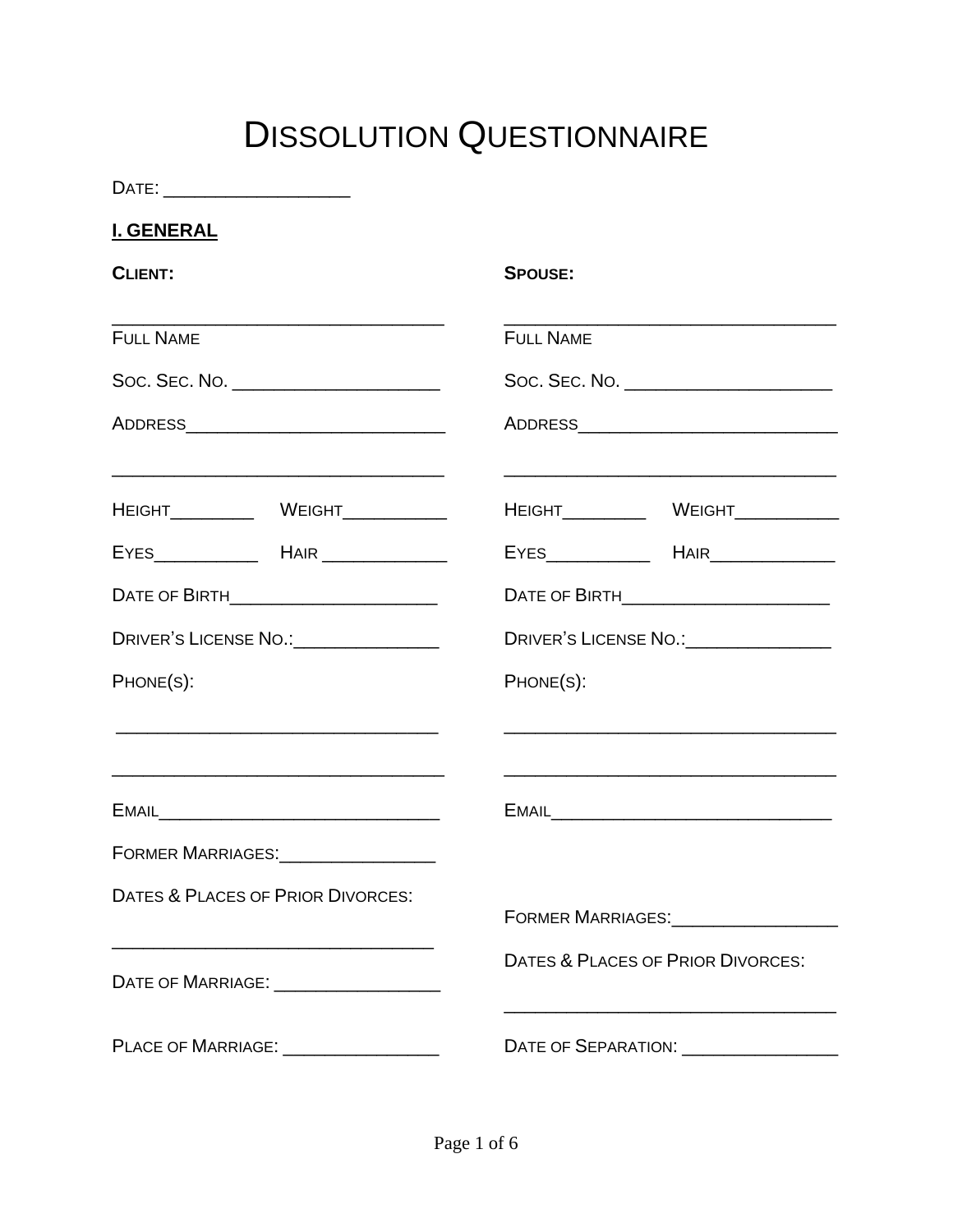| MONTHLY EXPENSES (EST):                                                                           |                                                      |                                                                                  |  |  |  |
|---------------------------------------------------------------------------------------------------|------------------------------------------------------|----------------------------------------------------------------------------------|--|--|--|
|                                                                                                   |                                                      |                                                                                  |  |  |  |
|                                                                                                   |                                                      | <u> The Communication of the Communication</u>                                   |  |  |  |
|                                                                                                   |                                                      |                                                                                  |  |  |  |
|                                                                                                   |                                                      | WIFE'S FORMER NAME (IF RESTORATION IS DESIRED): ________________________________ |  |  |  |
|                                                                                                   |                                                      | CLIENT'S TESTAMENTARY DOCUMENTS / LIVING TRUSTS: _______________________________ |  |  |  |
|                                                                                                   |                                                      |                                                                                  |  |  |  |
|                                                                                                   |                                                      |                                                                                  |  |  |  |
| <b>WILL SPOUSE CONTEST:</b>                                                                       |                                                      |                                                                                  |  |  |  |
| <b>DIVORCE</b><br><b>CHILD SUPPORT</b><br><b>SPOUSAL MAINTENANCE</b><br><b>DIVISION OF ASSETS</b> | <b>YES</b><br><b>YES</b><br><b>YES</b><br><b>YES</b> | <b>No</b><br><b>No</b><br><b>No</b><br><b>No</b>                                 |  |  |  |

DIVISION OF ASSETS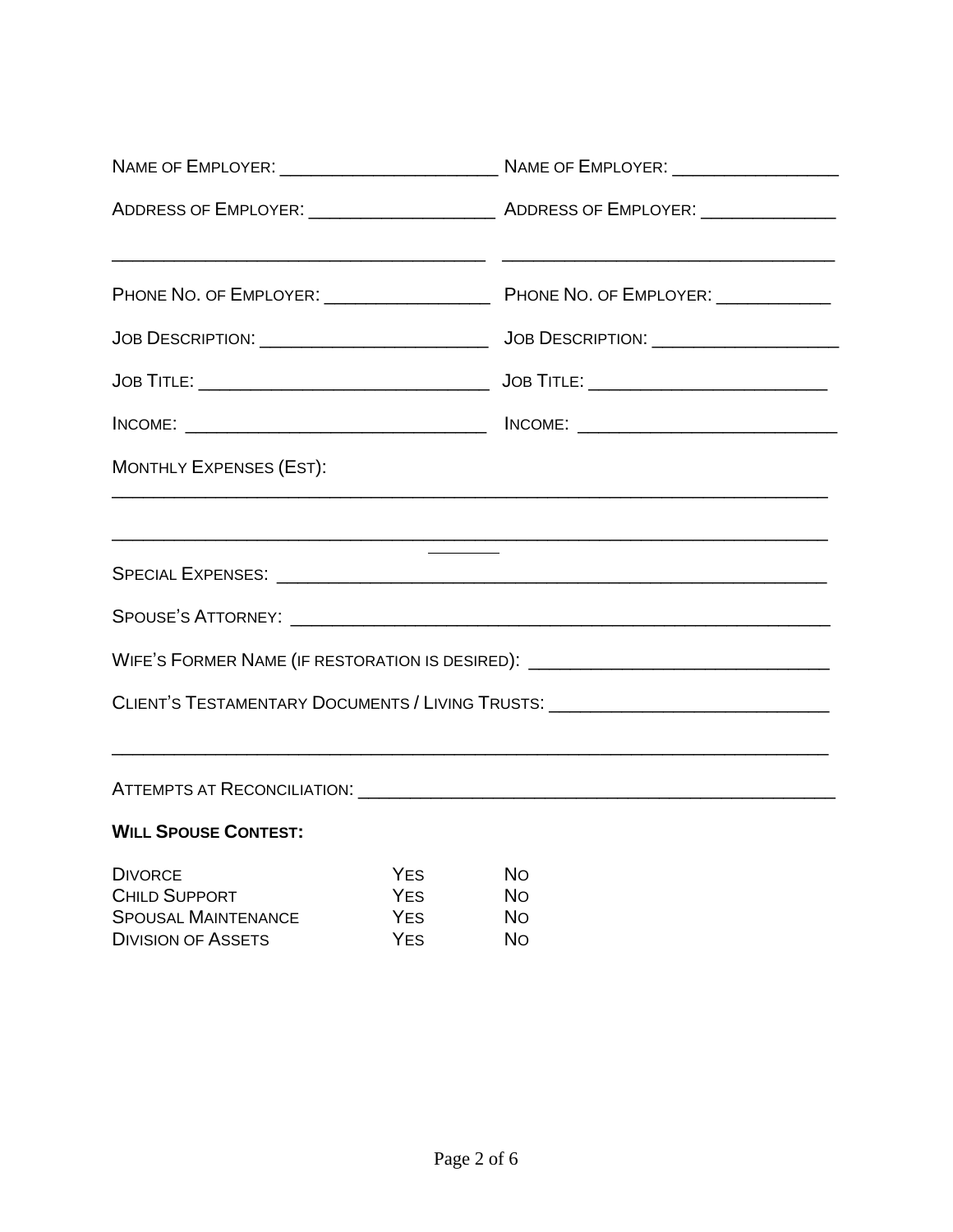## **II. SPOUSAL MAINTENANCE:**

| YOU ARE ADVISED THAT YOU MUST REQUEST AND RECEIVE NOW OR BE BARRED FROM CLAIM.                                                                         |  |            |                            |
|--------------------------------------------------------------------------------------------------------------------------------------------------------|--|------------|----------------------------|
| NEITHER SPOUSE REQUIRES.                                                                                                                               |  |            |                            |
| _____CLIENT / SPOUSE IS EMPLOYED BUT NOT FULLY SELF SUPPORTING AND REQUIRES THE                                                                        |  |            |                            |
| CLIENT / SPOUSE IS UNEMPLOYED AND UNABLE TO PROVIDE FOR HIS / HER FINANCIAL<br>NEEDS AND REQUIRES THE SUM OF \$______PER MONTH AS SPOUSAL MAINTENANCE. |  |            |                            |
| LIFE INSURANCE TO BE PROVIDED FOR WIFE?                                                                                                                |  | <b>YES</b> | <b>No</b>                  |
| MEDICAL INSURANCE TO BE PROVIDED FOR WIFE? YES                                                                                                         |  |            | <b>No</b>                  |
| <b>EDUCATION / LICENSES:</b>                                                                                                                           |  |            |                            |
|                                                                                                                                                        |  |            |                            |
|                                                                                                                                                        |  |            |                            |
|                                                                                                                                                        |  |            |                            |
| <b>III. CHILD SUPPORT</b>                                                                                                                              |  |            |                            |
| MINOR CHILDREN COMMON TO THE MARRIAGE:                                                                                                                 |  |            |                            |
|                                                                                                                                                        |  |            |                            |
| NAMES OF MINOR CHILDREN: AGE: DATE OF BIRTH:                                                                                                           |  |            | <b>SOCIAL SECURITY NO.</b> |
|                                                                                                                                                        |  |            |                            |
|                                                                                                                                                        |  |            |                            |
|                                                                                                                                                        |  |            |                            |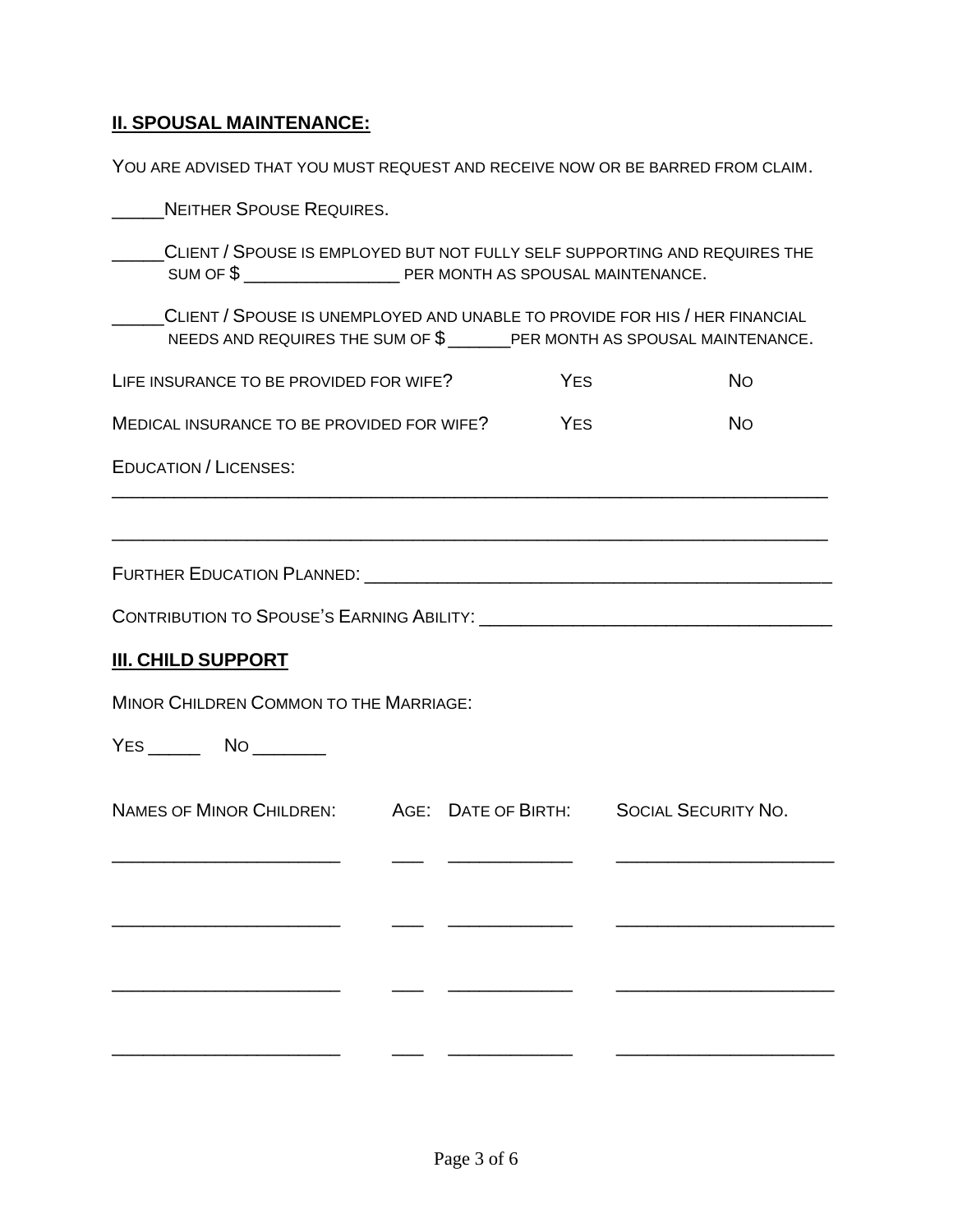## **IV. ASSETS:**

**A. BANK ACCOUNTS** (INCLUDE THE ACCOUNT NAME AND NUMBER, THE AMOUNT CURRENTLY IN THE ACCOUNT, AND HOW THE ACCOUNT IS TITLED)

**B. RETIREMENT ACCOUNTS** (INCLUDE ACCOUNT NAME AND NUMBER, VALUE OF ACCOUNT, AND WHEN THE ACCOUNT WAS ACQUIRED)

**C. REAL ESTATE** (INCLUDE THE ADDRESS, HOW THE DEED IS TITLED, AMOUNT OF MORTGAGE OR OTHER LOAN ON THE PROPERTY, THE APPROXIMATE VALUE, AND WHO YOU PREFER TO LIVE THERE AFTER THE DISSOLUTION)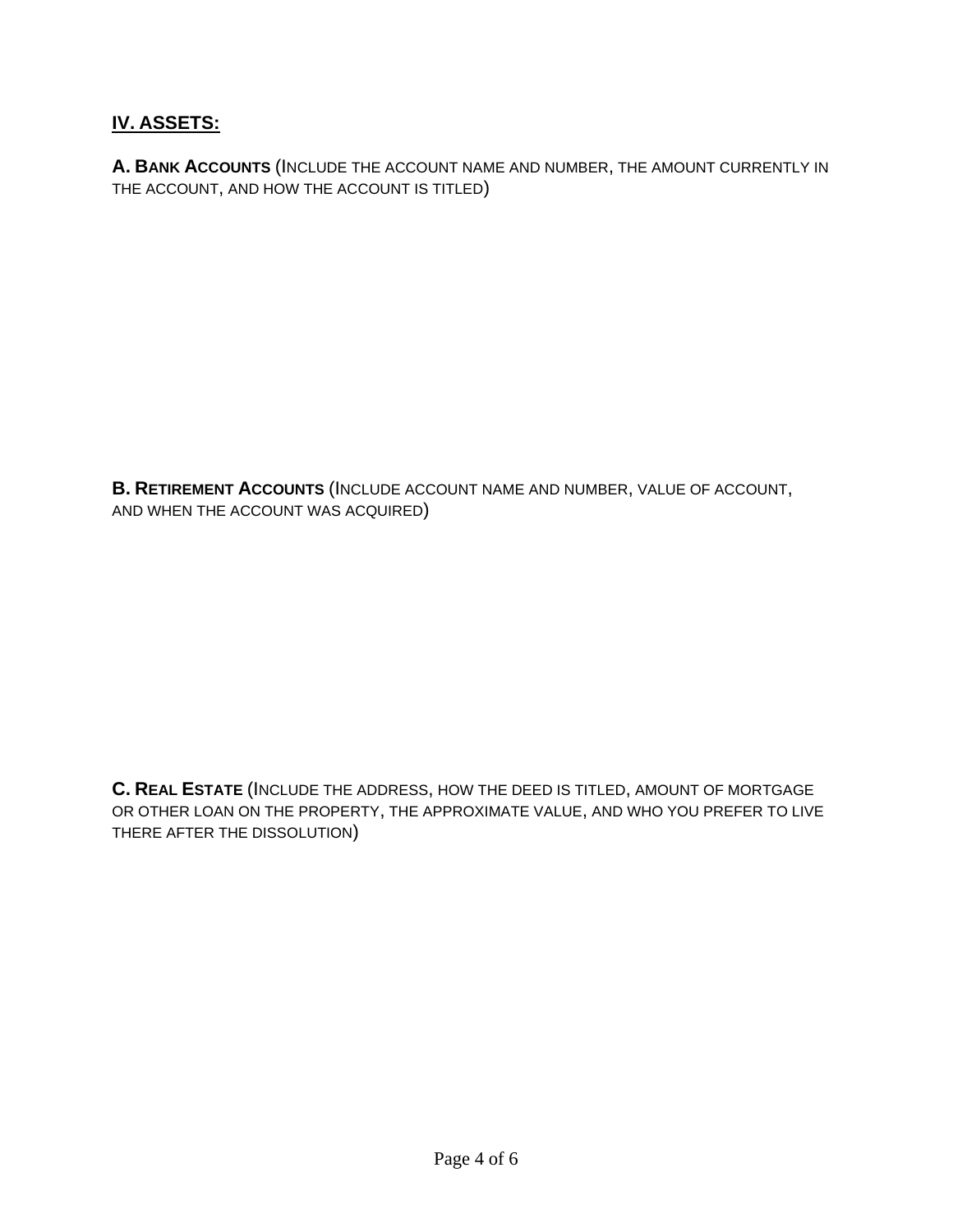**D. OTHER ITEMS** (PLEASE NOTE ANY OTHER ITEMS OF VALUE THAT WOULD NEED TO BE DIVIDED IN THE DISSOLUTION. THERE IS A REMINDER LIST BELOW TO ASSIST YOU)

**REMINDER:** APPLIANCES, TV, STEREO, VCRS, FURNITURE, ANTIQUES, SPECIAL COLLECTIONS (COIN, STAMP, GUN, ETC.), ARTWORK, BOATS, MOTORCYCLES, SAVINGS, CDS, TREASURY BILLS, INSURANCE POLICIES, RECREATIONAL VEHICLES, TAX RETURNS, ANIMALS, SPORTING GOODS, JEWELRY, SPECIAL CLOTHES, STOCK OPTIONS, STOCKS, BONDS, SEASON TICKETS, PENSION PLANS, BUSINESS, OFFICE FURNITURE, HOME COMPUTERS, ACCOUNTS RECEIVABLES, TOOLS, BOOKS, MUSICAL INTRUMENTS, MORTGAGE HOLD, PROMISSORY NOTES OWED, PARTNERSHIPS, SILVERWARE, CRYSTAL, CHINA SETS, SAFE DEPOSIT BOXES, NEGOTIABLE INSTRUMENTS, PATENTS, COPYRIGHTS, MINING CLAIMS, INSURANCE CLAIMS, TRUST ACCOUNTS, ART OBJECTS (CERAMIC, ETC.) CLOCKS..